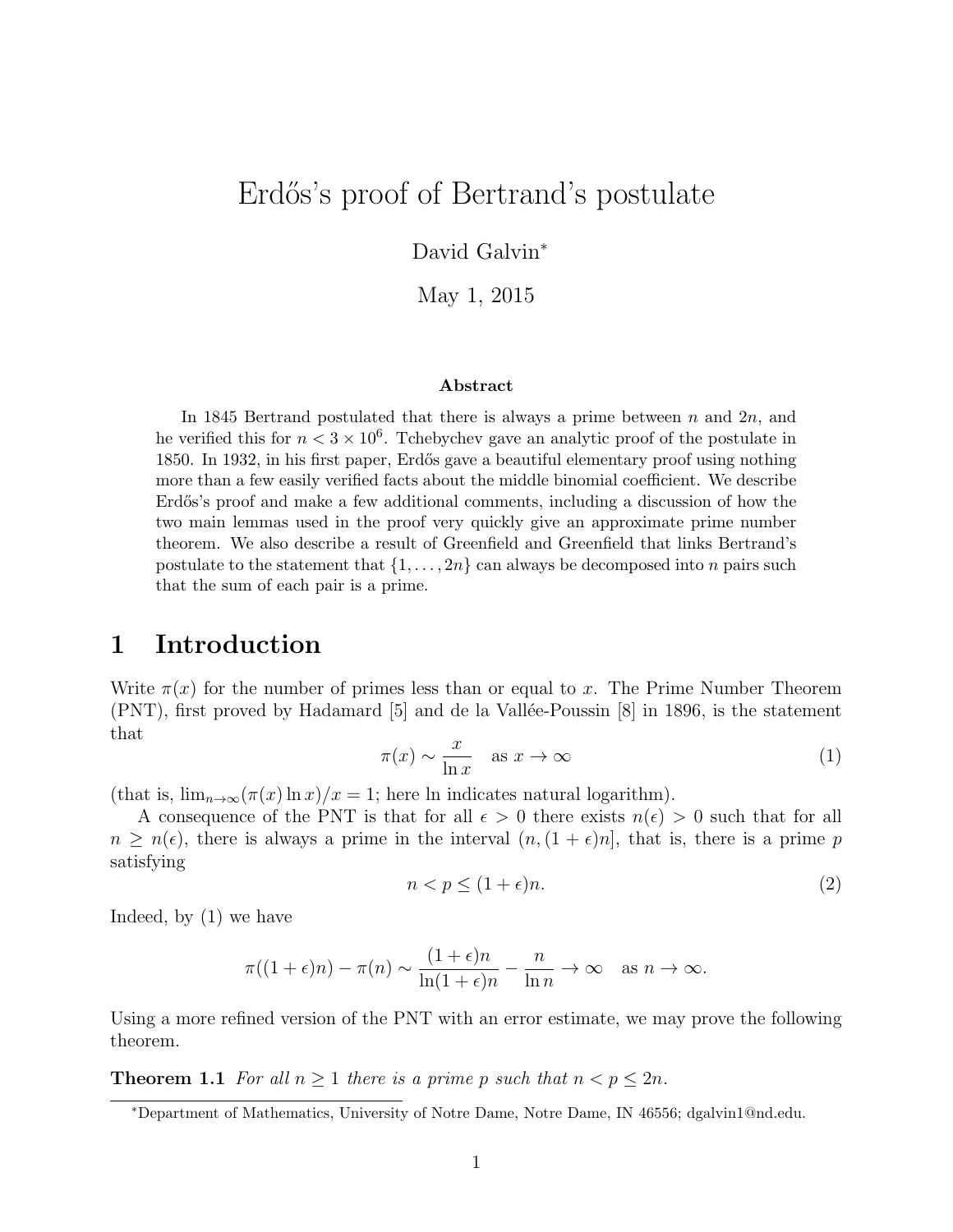This is Bertrand's postulate, conjectured in the 1845, verified by Bertrand for all  $N < 3 \times 10^6$ , and first proved by Tchebychev in 1850. (See [6, p. 25] for a discussion of the original references).

In his first paper Erdős [3] gave a beautiful elementary proof of Bertrand's postulate which uses nothing more than some easily verified facts about the middle binomial coefficient  $\binom{2n}{n}$  $\binom{2n}{n}$ . We describe this proof in Section 2 and present some comments, conjectures and consequences in Section 3. One consequence is the following lovely theorem of Greenfield and Greenfield [4].

**Theorem 1.2** For  $n \geq 1$  the set  $\{1, \ldots, 2n\}$  can be partitioned into pairs

$$
\{a_1,b_1\},\ldots,\{a_n,b_n\}
$$

such that for each  $1 \leq i \leq n$ ,  $a_i + b_i$  is a prime.

This bears an amusing (completely superficial) resemblance to the famous Goldbach conjecture. Goldbach asserts that every even number at least 4 can be expressed as the sum of two primes; Greenfield and Greenfield say that the set of positive integers up to every even number can be partitioned into pairs that add to primes.

Another consequence of Erdős' proof is an elementary proof of an approximate version of (1).

**Theorem 1.3** There are constants  $c, C > 0$  such that for all  $x \geq 2$ 

$$
c\frac{x}{\ln x} \le \pi(x) \le C\frac{x}{\ln x}.
$$

In particular, for all  $\varepsilon > 0$  there is  $n(\varepsilon) > 0$  such that for  $n \geq n(\varepsilon)$ 

$$
\frac{(1-\varepsilon)x}{\log_2 x} \le \pi(x) \le \frac{(4+\varepsilon)x}{\log_2 x}.\tag{3}
$$

#### 2 Erdős's proof

Our presentation draws on [1, Chapter 2]. We consider the middle binomial coefficient  $\binom{2n}{n}$  ${n \choose n} = (2n)!/(n!)^2$ . An easy lower bound is

$$
\binom{2n}{n} \ge \frac{4^n}{2n+1}.\tag{4}
$$

Indeed,  $\binom{2n}{n}$  $\binom{2n}{n}$  is the largest term in the  $(2n+1)$ -term sum  $\sum_{i=0}^{2n} \binom{2n}{i}$  $\binom{n}{i} = (1+1)^{2n} = 4^n$ . Erdős's proof proceeds by showing that if there is no prime p with  $n < p \leq 2n$  then we can put an upper bound on  $\binom{2n}{n}$  $\binom{2n}{n}$  that is *smaller* than  $4^n/(2n+1)$  unless *n* is small. This verifies Bertrand's postulate for all sufficiently large  $n$ , and we deal with small  $n$  by hand.

For a prime p and an integer n we define  $o_p(n)$  to be the largest exponent of p that divides n. Note that  $o_p(ab) = o_p(a) + o_p(b)$  and  $o_p(a/b) = o_p(a) - o_p(b)$ . Note also that

$$
o_p(n!) = \sum_{i \ge 1} \left[ \frac{n}{p^i} \right];
$$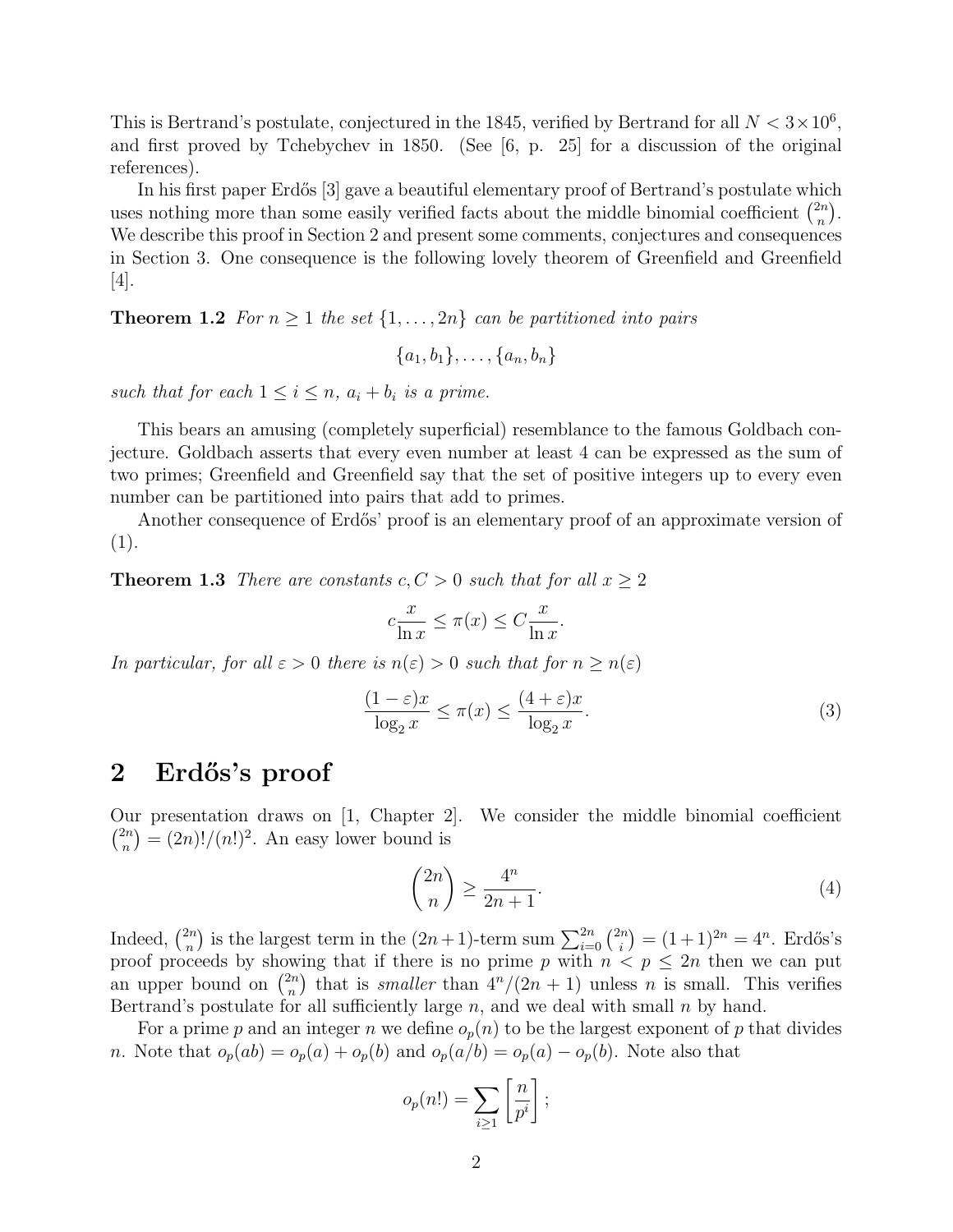indeed,  $[n/p]$  is the number of multiples of p that do not exceed n, each of which contributes 1 to  $o_p(n!)$ ,  $[n/p^2]$  is the number of multiples of  $p^2$  that do not exceed n, each of which contributes an additional 1 to  $o_p(n!)$ , an so on.

The heart of the whole proof is the following simple observation.

If 
$$
n \ge 3
$$
 and  $\frac{2}{3}n < p \le n$  then  $o_p\left(\binom{2n}{n}\right) = 0$  (i.e.,  $p \nmid \binom{2n}{n}$ ). (5)

Indeed, for such a p

$$
o_p\left(\binom{2n}{n}\right) = o_p((2n)!) - 2o_p(n!) = 2 - 2 \cdot 1 = 0.
$$

So if  $n \geq 3$  is such that there is no prime p with  $n < p \leq 2n$ , then all of the prime factors of  $\binom{2n}{n}$  $\binom{2n}{n}$  lie between 2 and  $2n/3$ . (It is easy to see that  $\binom{2n}{n}$  $\binom{2n}{n}$  can have no prime factor greater than  $2n$ , since such a factor would have to divide  $(2n)!$  and so divide some  $k \leq 2n$ .) We will show that each of these factors appears only to a small exponent, forcing  $\binom{2n}{n}$  $\binom{2n}{n}$  to be small. The following is the claim we need in this direction.

Claim 2.1 If  $p\vert \binom{2n}{n}$  $\binom{2n}{n}$  then

$$
p^{o_p\left(\binom{2n}{n}\right)} \le 2n.
$$

*Proof:* Let  $r(p)$  be such that  $p^{r(p)} \leq 2n < p^{r(p)+1}$ . We have

$$
o_p\left(\binom{2n}{n}\right) = o_p((2n)!) - 2o_p(n!)
$$
  
= 
$$
\sum_{i=1}^{r(p)} \left[\frac{2n}{p^i}\right] - 2\sum_{i=1}^{r(p)} \left[\frac{n}{p^i}\right]
$$
  
= 
$$
\sum_{i=1}^{r(p)} \left(\left[\frac{2n}{p^i}\right] - 2\left[\frac{n}{p^i}\right]\right)
$$
  
\$\leq r(p),\$ (6)

and so

$$
p^{o_p\left(\binom{2n}{n}\right)} \le p^{r(p)} \le 2n.
$$

In (6) we use the easily verified fact that for all real x,  $0 \leq [2x] - 2[x] \leq 1$ ; indeed, this quantity is 0 if  $x - |x| < 1/2$  and is 1 otherwise.  $\Box$ 

**Corollary 2.2** The number of prime numbers dividing  $\binom{2n}{n}$  $\binom{2n}{n}$  is at least  $\log_2 \binom{2n}{n}$  $\binom{2n}{n}$ / $\log_2(2n)$ .

*Proof:* Let  $p_1, \ldots, p_\ell$  be the distinct primes dividing  $\binom{2n}{n}$  $\binom{2n}{n}$ . We have

$$
\binom{2n}{n} = \prod_{i=1}^{\ell} p_i^{o_{p_i}(\binom{2n}{n})} \le (2n)^{\ell} \tag{7}
$$

with (7) using Claim 2.1. Taking logarithms, the result follows.  $\Box$ 

Before writing down the estimates that upper bound  $\binom{2n}{n}$  $\binom{2n}{n}$ , we need one more simple result.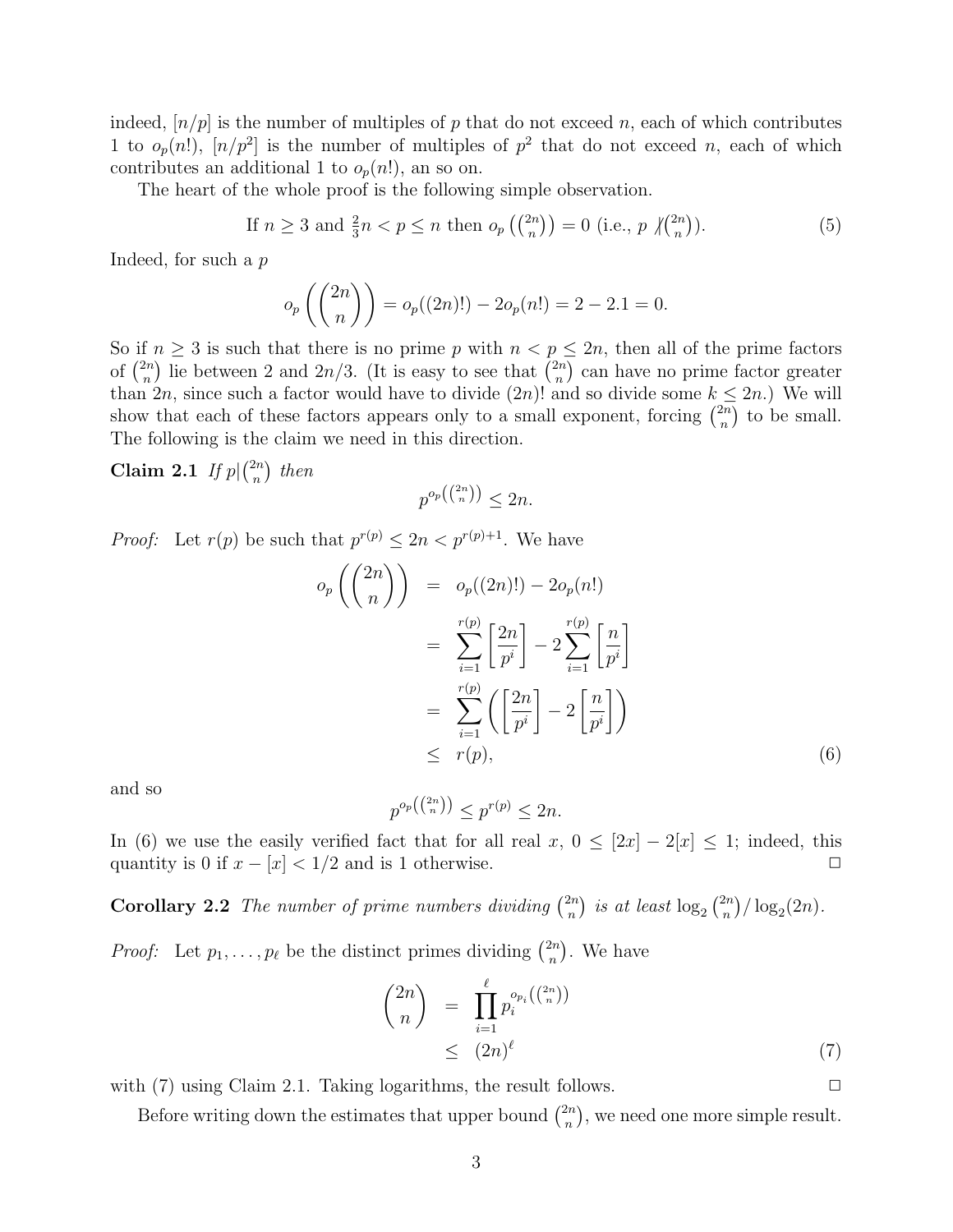**Claim 2.3** For all  $n \geq 2$ ,  $\prod_{p \leq n} p \leq 4^n$ , where the product is over primes.

*Proof:* We proceed by induction on n. For small values of n, the claim is easily verified. For larger even  $n$ , we have

$$
\prod_{p \le n} p = \prod_{p \le n-1} p \le 4^{n-1} \le 4^n,
$$

the equality following from the fact that  $n$  is even and so not a prime, and the first inequality following from the inductive hypothesis. For larger odd n, say  $n = 2m + 1$ , we have

$$
\prod_{p \le n} p = \prod_{p \le m+1} p \prod_{m+2 \le p \le 2m+1} p
$$
\n
$$
\le 4^{m+1} {2m+1 \choose m} \tag{8}
$$
\n
$$
\le 4^{m+1} 2^{2m} \tag{9}
$$

$$
\begin{array}{ll} - & 2 \\ = & 4^{2m+1} = 4^n. \end{array} \tag{3}
$$

In (8) we use the induction hypothesis to bound  $\prod_{p \leq m+1} p$  and we bound  $\prod_{m+2 \leq p \leq 2m+1} p$  by observing that all primes between  $m+2$  and  $2m+1$  divide  $\binom{2m+1}{m}$  $\binom{m+1}{m}$ . In (9) we bound  $\binom{2m+1}{m}$  $_{m}^{n+1}) \leq$  $2^{2m}$  by noting that  $\sum_{i=0}^{2m+1} \binom{2m+1}{i}$  $\binom{n+1}{i} = 2^{2m+1}$  and  $\binom{2m+1}{m}$  $\binom{m+1}{m} = \binom{2m+1}{m+1}$  and so the contribution to the sum from  $\binom{2m+1}{m}$  $\binom{n+1}{m}$ is at most  $2^{2m}$ .

We are now ready to prove Bertrand's postulate. Let  $n \geq 3$  be such that there is no prime p with  $n < p \leq 2n$ . Then we have

$$
\binom{2n}{n} \le (2n)^{\sqrt{2n}} \prod_{\substack{\sqrt{2n} < p \le 2n/3 \\ p \le 2n/3}} p \tag{10}
$$
\n
$$
\le (2n)^{\sqrt{2n}} \prod_{\substack{p \le 2n/3 \\ p \le 4^{2n/3}}} p \tag{11}
$$

The main point is (10). We have first used the simple fact that  $\binom{2n}{n}$  $\binom{2n}{n}$  has at most  $\sqrt{2n}$  prime The main point is (10). We have first used the simple fact that  $\binom{n}{n}$  has at most  $\nabla 2n$  prime factors that do not exceed  $\sqrt{2n}$ , and, by Claim 2.1, each of these prime factors contributes at most 2n to  $\binom{2n}{n}$  $\binom{2n}{n}$ ; this accounts for the factor  $(2n)^{\sqrt{2n}}$ . Next, we have used that by hypothesis and by (5) all of the prime factors p of  $\binom{2n}{n}$  $\binom{2n}{n}$  satisfy  $p \leq 2n/3$ , and the fact that each such and by (5) an of the prime race<br>p with  $p > \sqrt{2n}$  appears in  $\binom{2n}{n}$  $\binom{2n}{n}$  with exponent 1 (this is again by Claim 2.1); these two observations together account for the factor  $\prod_{\sqrt{2n} < p \leq 2n/3} p$ . In (11) we have used Claim 2.3.

Combining (11) with (4) we obtain the inequality

$$
\frac{4^n}{2n+1} \le (2n)^{\sqrt{2n}} 4^{2n/3}.
$$
\n(12)

This inequality can hold only for small values of n. Indeed, for any  $\epsilon > 0$  the left-hand side of (12) grows faster than  $(4 - \epsilon)^n$  whereas the right-hand side grows more slowly than  $(4^{2/3} + \epsilon)^n$ . We may check that in fact (12) fails for all  $n \ge 468$  (Mathematica calculation),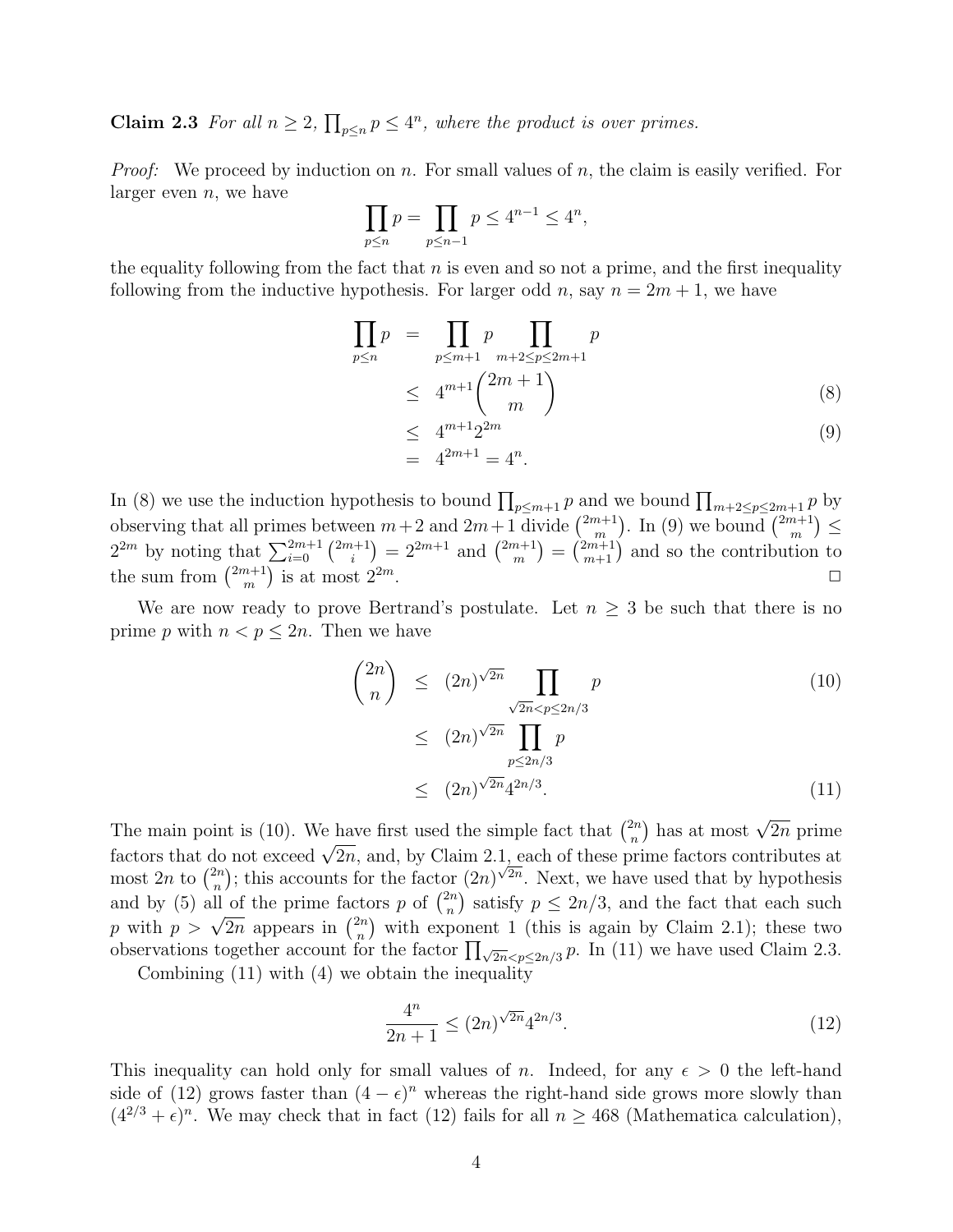verifying Bertrand's postulate for all  $n$  in this range. To verify Bertrand's postulate for all  $n < 468$ , it suffices to check that

$$
2, 3, 5, 7, 13, 23, 43, 83, 163, 317, 631. \tag{13}
$$

is a sequence of primes, each term of which is less than twice the term preceding it; it follows that every interval  $\{n+1,\ldots,2n\}$  with  $n < 468$  contains one of these 11 primes. This concludes the proof of Theorem 1.1.

#### 3 Comments, conjectures and consequences

A stronger result than (2) is known (due to Lou and Yao [7]): for all  $\epsilon > 0$  there exists  $n(\epsilon) > 0$  such that for all  $n \geq n(\epsilon)$ , there is always a prime in the interval  $(n, n + n^{\frac{1}{2} + \frac{1}{22} + \epsilon})$ . The Riemann hypothesis would imply that we could shorten this interval to  $(n, n+n^{\frac{1}{2}+\epsilon}]$ , and a very strong conjecture of Cramér [2] would imply we could shorten it to  $(n, n+(1+\epsilon)\ln^2 n]$ .

Here is a very lovely open question much in the spirit of Bertrand's postulate.

Question 3.1 Is it true that for all  $n \geq 2$ , there is always a prime p with  $n^2 < p < (n+1)^2$ ?

As mentioned in the introduction, a consequence of Bertrand's postulate is the appealing Theorem 1.2. We give the proof here.

*Proof of Theorem 1.2:* We proceed by induction on n. For  $n = 1$  the result is trivial. For  $n > 1$ , let p be a prime satisfying  $2n < p \leq 4n$ . Since 4n is not prime we have  $p = 2n + m$  for  $1 \leq m < 2n$ . Pair 2n with m,  $2n-1$  with  $m+1$ , and continue up to  $n + \lceil m \rceil$  with  $n + \lceil m \rceil$ (this last a valid pair since m is odd). This deals with all of the numbers in  $\{m, \ldots, 2n\}$ ; the inductive hypothesis deals with  $\{1, \ldots, m-1\}$  (again since m is odd).

Finally, we turn to the proof of Theorem 1.3. We begin with the upper bound. We have

$$
\sqrt{x}^{\pi(x)-\pi(\sqrt{x})} \le \prod_{p \le x} p \le 4^x.
$$

The second inequality is Claim 2.3. For the first inequality, there are  $\pi(x) - \pi(x)$ √  $\overline{x}$ ) primes in the interval  $(\sqrt{x}, x]$ , and each of them is at least  $\sqrt{x}$ . It follows that

$$
\pi(x) \le \frac{4x}{\log_2 x} + \pi(\sqrt{x}) \le \frac{4x}{\log_2 x} + \sqrt{x} \le \frac{6x}{\log_2 x},
$$

the last inequality valid for all  $x \geq 2$  (a Mathematica calculation). This gives the right-hand side of the first inequality in Theorem 1.3 (with  $C = 6$ ); noting that  $\sqrt{x} = o(x/\log_2 x)$  as  $x \to \infty$ , we also get the right-hand side of (3).

For the lower bound on  $\pi(x)$ ,  $x \geq 2$ , let  $2n$  be the least even integer that is not smaller than x. Note that  $2n - 2 < x \leq 2n$ , and that  $\pi(2n) \leq \pi(x) + 1$ . Since the primes dividing  $\binom{2n}{n}$  $\binom{2n}{n}$  are all at most  $2n$ , Corollary 2.2 gives

$$
\pi(2n) \ge \frac{\log_2\binom{2n}{n}}{\log_2(2n)},
$$